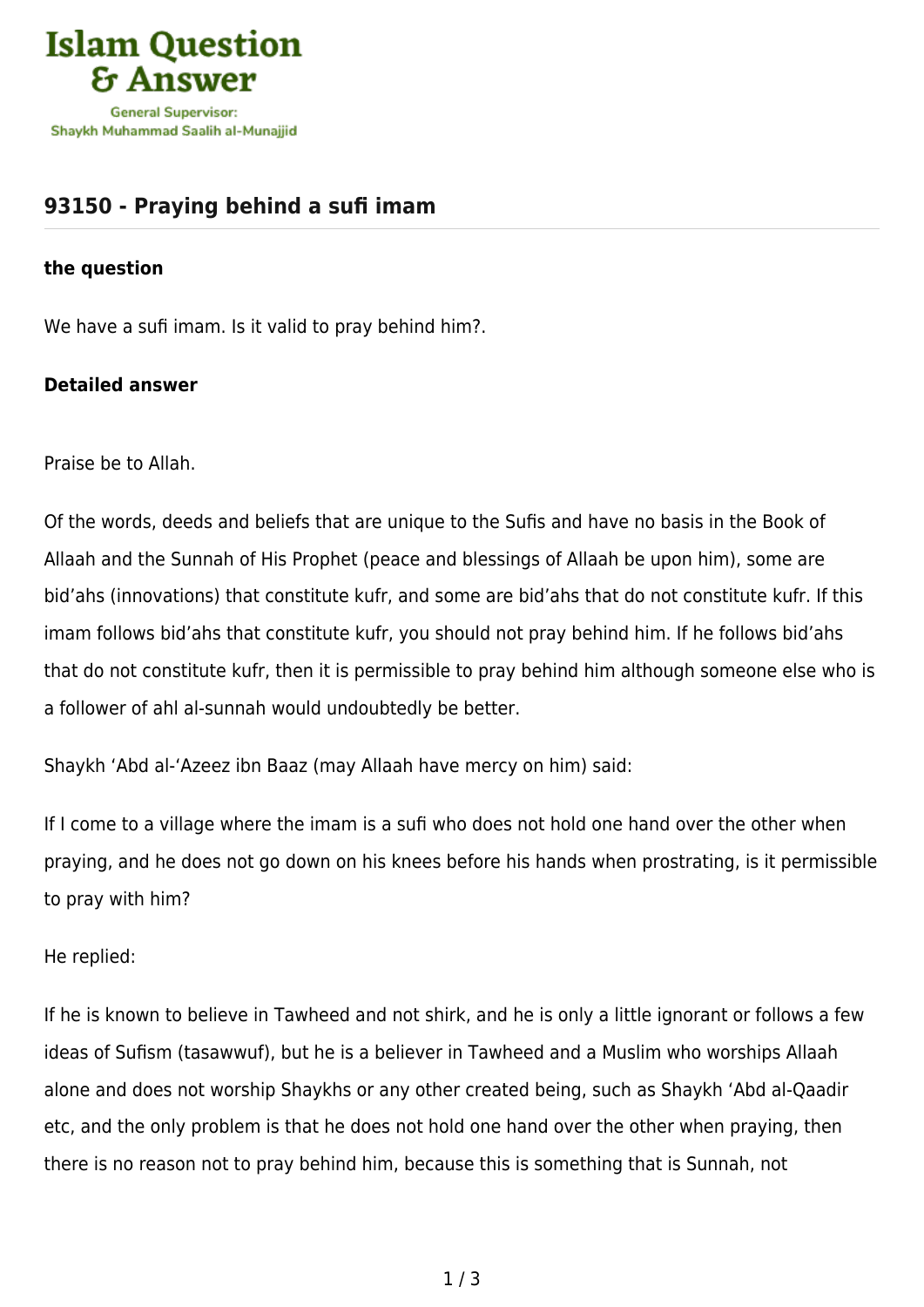

obligatory. Holding one hand over the other means placing the right hand over the left hand, wrist and forearm over the chest when standing in prayer. The one who lets his arms hang by his sides is not doing anything wrong and his prayer is valid. …

Fataawa al-Shaykh Ibn Baaz (12/120, 121).

Shaykh 'Abd al-'Azeez ibn Baaz (may Allaah have mercy on him) was also asked:

What is the ruling on praying behind someone who goes to the graves of righteous people to seek blessing from them and to recite Qur'aan on the Mawlids and other occasions in return for payment?

He replied:

This is subject to further discussion. If he merely celebrates the Mawlid without any shirk involved, then he is an innovator and he should not be an imam, because it is proven in the saheeh hadeeth that the Prophet (peace and blessings of Allaah be upon him) said: "Beware of newly-invented matters because every newly invented matter is an innovation (bid'ah) and every innovation is a going astray." Narrated by Abu Dawood (3991). And celebrating the Mawlid (Prophet's birthday) is an innovation. But if he prays to the dead and seeks help from them or from the jinn or other created beings, and he says "O Messenger of Allaah help me or heal my sick loved one" or he says "Ya Sayyidi al-Husayn" or "Ya Sayyidi al-Badawi" or calls upon any other dead person, or prays to inanimate things such as idols, saying "al-madad al-madad (help, help)", then he is a mushrik who is guilty of major shirk, and you should not pray behind him and his leading the prayers is not valid. We ask Allaah to keep us safe and sound.

But if he commits bid'ah such as attending the Mawlid but he does not do any act of shirk, or he reads Qur'aan beside graves, or he prays at the graves, but he does not do any act of shirk, then he has introduced innovation into the religion, so he should be taught and directed towards what